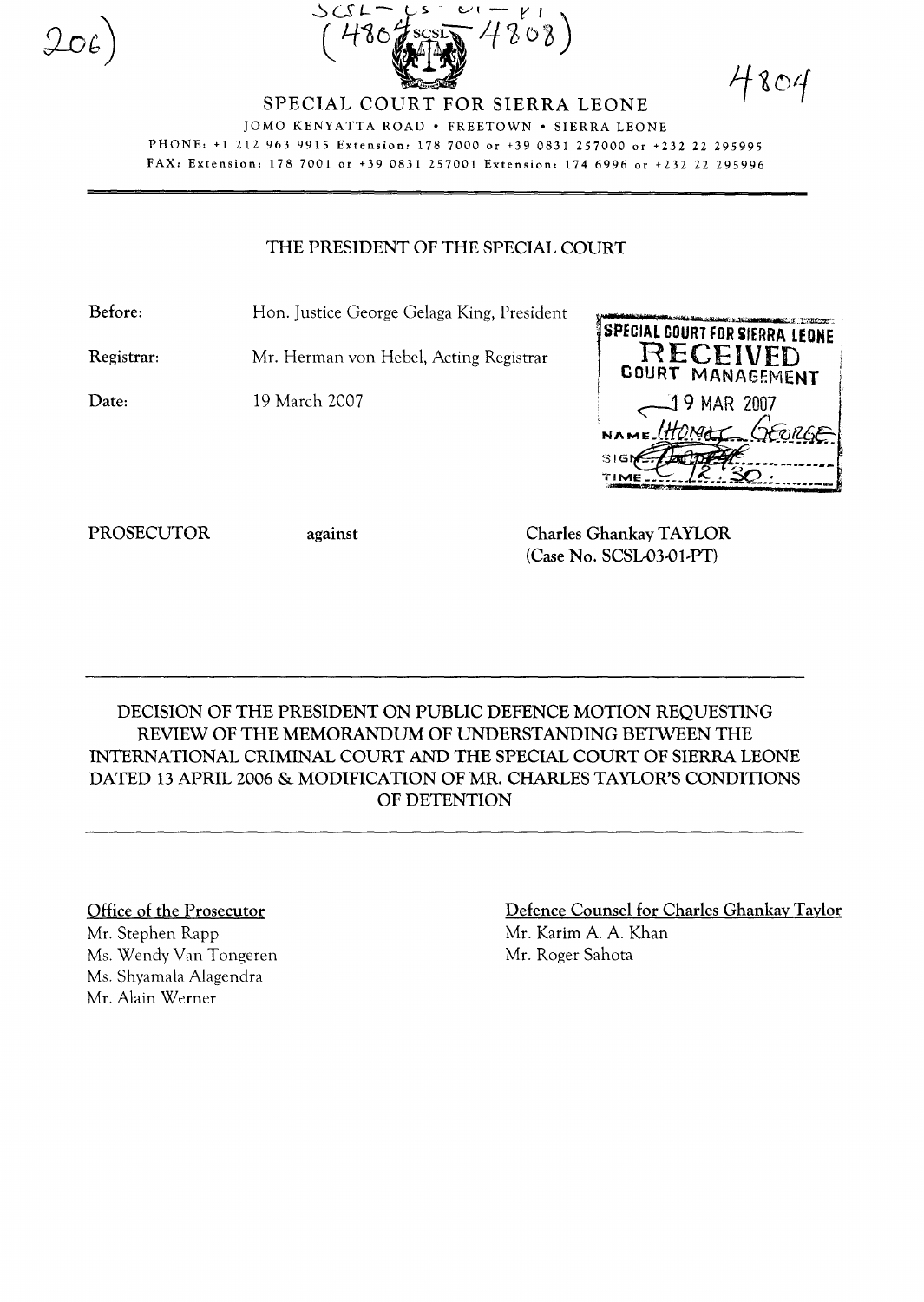4805

THE PRESIDENT of the Special Court for Sierra Leone ("Special Court"), Justice George Gelaga King,

SEISED of the Public Defence Motion Requesting Review Of The Memorandum Of Understanding Between The International Criminal Court And The Special Court Of Sierra Leone Dated 13 April 2006 & Modification of Mr. Charles Taylor's Conditions Of Detention, filed on 14 December 2006 ("Applicant's Motion"), wherein the Applicant requests an order that the Registrar:

"0) Modify, and/or apply the MoU, such that the [Special Court] retains exclusive jurisdiction over Mr. Taylor's conditions of detention;

(ii) Ensure that Mr. Taylor is granted equal and humane treatment consistent with [Special Court] detention rules and Practices; [and]

(iii) Grant Mr. Taylor's [specific] requests [made in relation to conditions of his detention];"

NOTING that on 20 February 2007, the Registrar filed the Registrar's Submission purportedly "Pursuant to Rule 33(B) In Relation To Issues Raised In The Defence Motion Requesting Review Of The Memorandum Of Understanding Between The International Criminal Court And The Special Court Of Sierra Leone Dated 13 April 2006 & Modification of Mr. Charles Taylor's Conditions Of Detention;"

CONSIDERING the Defence Reply To Registrar's aforementioned Submission "In Relation To Issues Raised In The Defence Motion Requesting Review Of The Memorandum Of Understanding Between The International Criminal Court And The Special Court Of Sierra Leone Dated 13 April 2006 & Modification of Mr. Charles Taylor's Conditions Of Detention, filed by the Applicant on 26 February 2007;"

NOTING that on 27 February 2007, the Registrar filed the Addendum To The Defence Reply To Registrar's Submission "In Relation To Issues Raised In The Defence Motion Requesting Review Of The Memorandum Of Understanding Between The International Criminal Court And The

Case No. SCSL-03-01-PT 2 19 March 2007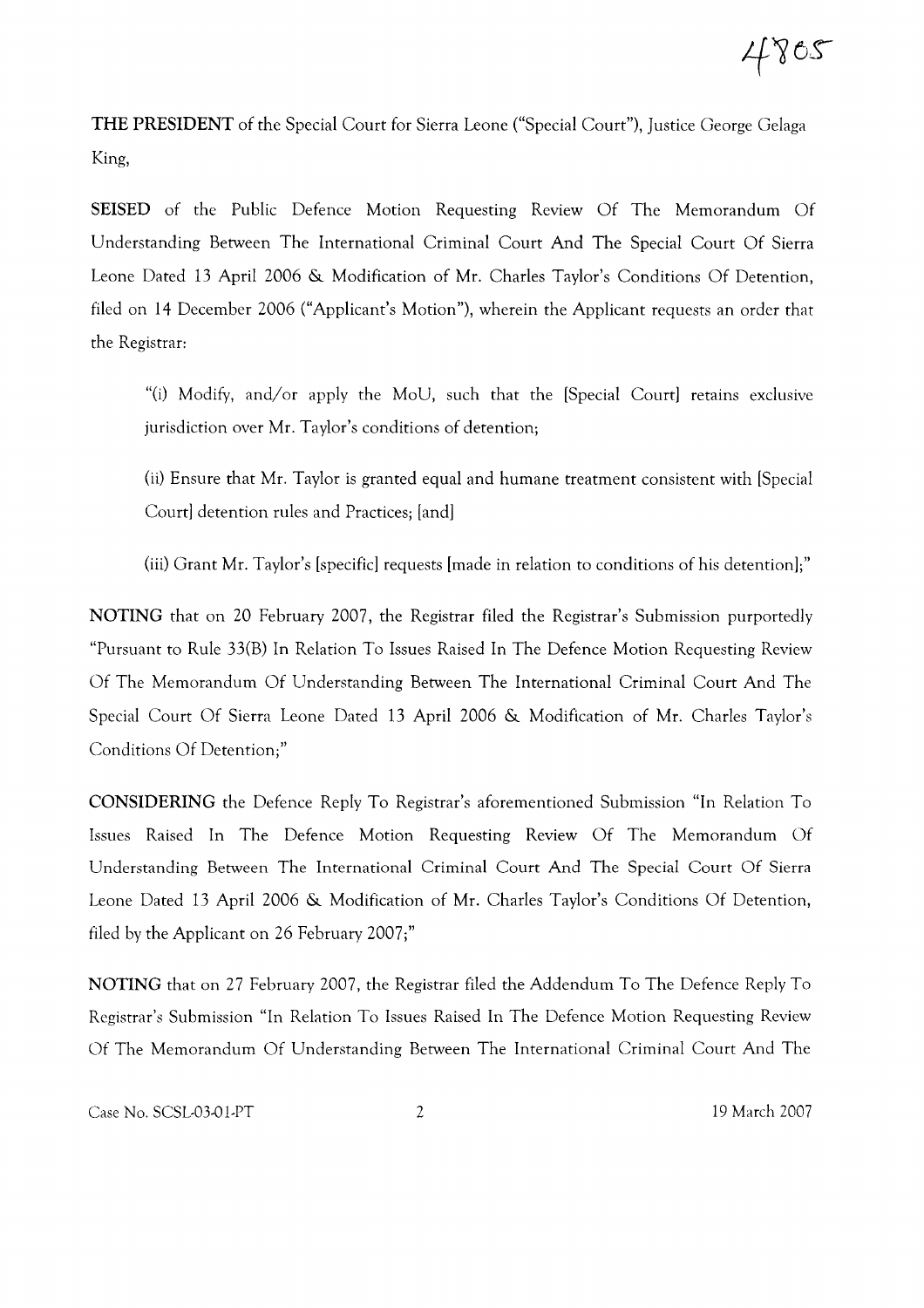Special Court Of Sierra Leone Dated 13 April 2006 & Modification of Mr. Charles Taylor's Conditions Of Detention;"

**CONSIDERING** that the Registrar's submissions in this instance are procedurally irregular,<sup>1</sup> but I deemed them to have been filed pursuant to Rule 19(A) of the Rules of Procedure and Evidence of the Special Court for Sierra Leone, ("Rules");<sup>2</sup>

**NOTING** that on **14** March 2007, the Prosecution filed the Prosecution's Submission Regarding "Defence Application Requesting Review Of The Memorandum Of Understanding Between The International Criminal Court And The Special Court Of Sierra Leone Dated 13 April 2006 & Modification Of Mr. Charles Taylor's Conditions Of Detention;"

**FINDING** that the Prosecution's Submission is in fact a Response to the Applicant's Motion and that it was not filed within the time limits set out in Rule 7 of the Rules.

**NOTING** that the Prosecution has neither applied for an extension of time to file its Response ("Submission") in accordance with Rule 7 of the Rules, nor submitted a Late Filing Form indicating the reason for the delay in filing, as required under Article 12 of the Practice Direction on Filing Documents before the Special Court for Sierra Leone;<sup>3</sup>

**CONSIDERING** the Defence Response To The Prosecution's Submission Regarding "Defence Application Requesting Review Of The Memorandum Of Understanding Between The International Criminal Court And The Special Court Of Sierra Leone Dated 13 April 2006 & Modification Of Mr. Charles Taylor's Conditions Of Detention;"

**FINDING** that the Prosecution's Response ("Submission") was filed irregularly on **14** March 2007, and is therefore inadmissible.

**RECALLING** that on 13 April 2006, the Registrar of the Special Court and the International Criminal Court ("ICC"), entered into a Memorandum of Understanding regarding Administrative

Case No. SCSL-03-01-PT 3 19 March 2007

 $\mathbf{f}$ See *Prosecutor v. Taylor,* SCSL-03-01-PT, Decision of the President on Urgent and Public Defence Motion Requesting Cessation of Video Surveillance of Legal Consultations, (21 February 2007) at para. 23.

 $\overline{2}$ Rules of Procedure and Evidence, Special Court for Sierra Leone, as amended 24 November 2006.

Practice Direction on Filing Documents before the Special Court for Sierra Leone, as amended 10 June 2005, art. 12 (entered into force 27 February 2003).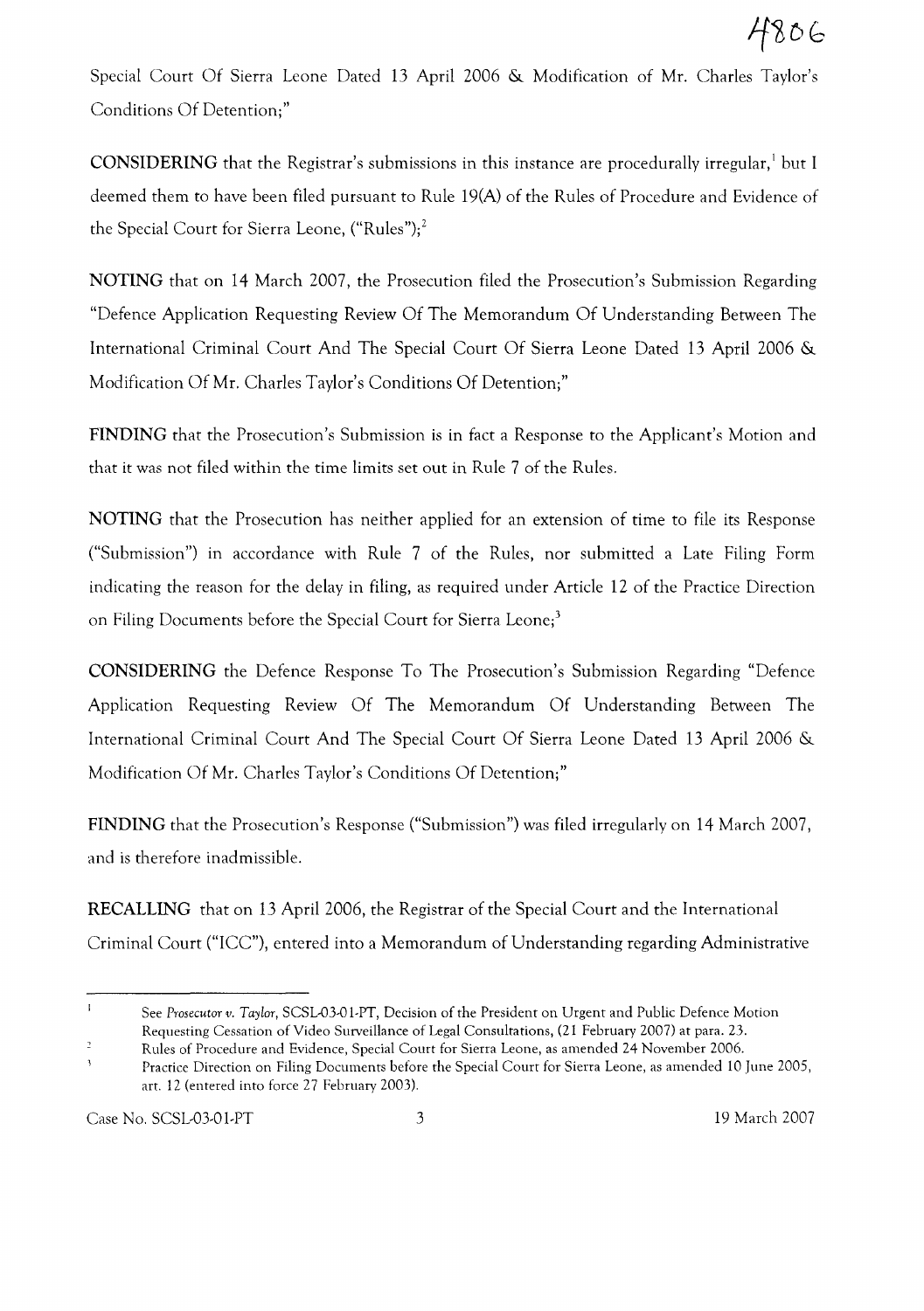Arrangements between the International Criminal Court and the Special Court for Sierra Leone  $("MoU")$ ;<sup>4</sup>

CONSIDERING that the MoU is an agreement between the Special Court and the ICC and that there is no *jus quaesitum tertio* vis-à-vis the Applicant;

NOTING that on 19 June 2006, I ordered pursuant to Rules 54 and 64 of the Rules "that Charles Ghankay Taylor be transferred to and detained in appropriate facilities in The Hague, the Netherlands, in accordance with conditions set out in agreements between the Registrar, the International Criminal Court and the Government of the Netherlands;"

NOTING that on 19 June 2006, the Registrar, pursuant to Rule 64 of the Rules, ordered that "the rules of detention and standards of the ICC Detention shall be applicable" for the detention of Charles Ghankay Taylor *mutatis mutandis* and that "the Complaints procedure set out in Rule 59 of the Rules of Detention of the Special Court ("Rules of Detention") shall be applicable," and that this Order was endorsed by me;<sup>5</sup>

NOTING that Article 6.4 of the MoU is clear in stating that:

"The Special Court shall retain full legal control and authority over the Detainee and shall assume full legal responsibility for the custody of the Detainee. In particular, the Special Court shall remain fully responsible for all aspects arising out of the provision of the day to day detention services and facilities under this Article including the well-being of the Detainee" (Emphasis mine);

NOTING that Rule 59 of the Rules of Detention<sup>6</sup> sets out a Complaints Procedure in the following terms:

<sup>&</sup>lt;sup>4</sup> Memorandum of Understanding regarding Administrative Arrangements between the International Criminal Court and the Special Court for Sierra Leone, International Criminal Court and Special Court for Sierra Leone, 13 April 2006 ("MoU").

<sup>5</sup> *Prosecutor v. Taylor,* SCSL-03-OI-PT, Endorsement Pursuant to Rule 64, (19 June 2006) at p. 2.

 $\boldsymbol{6}$ Rules Governing the Detention of Persons Awaiting Trial of Appeal before the Special Court for Sierra Leone or Otherwise Detained on the Authority of the Special Court for Sierra Leone, Special Court for Sierra Leone, as amended 14 May 2005.